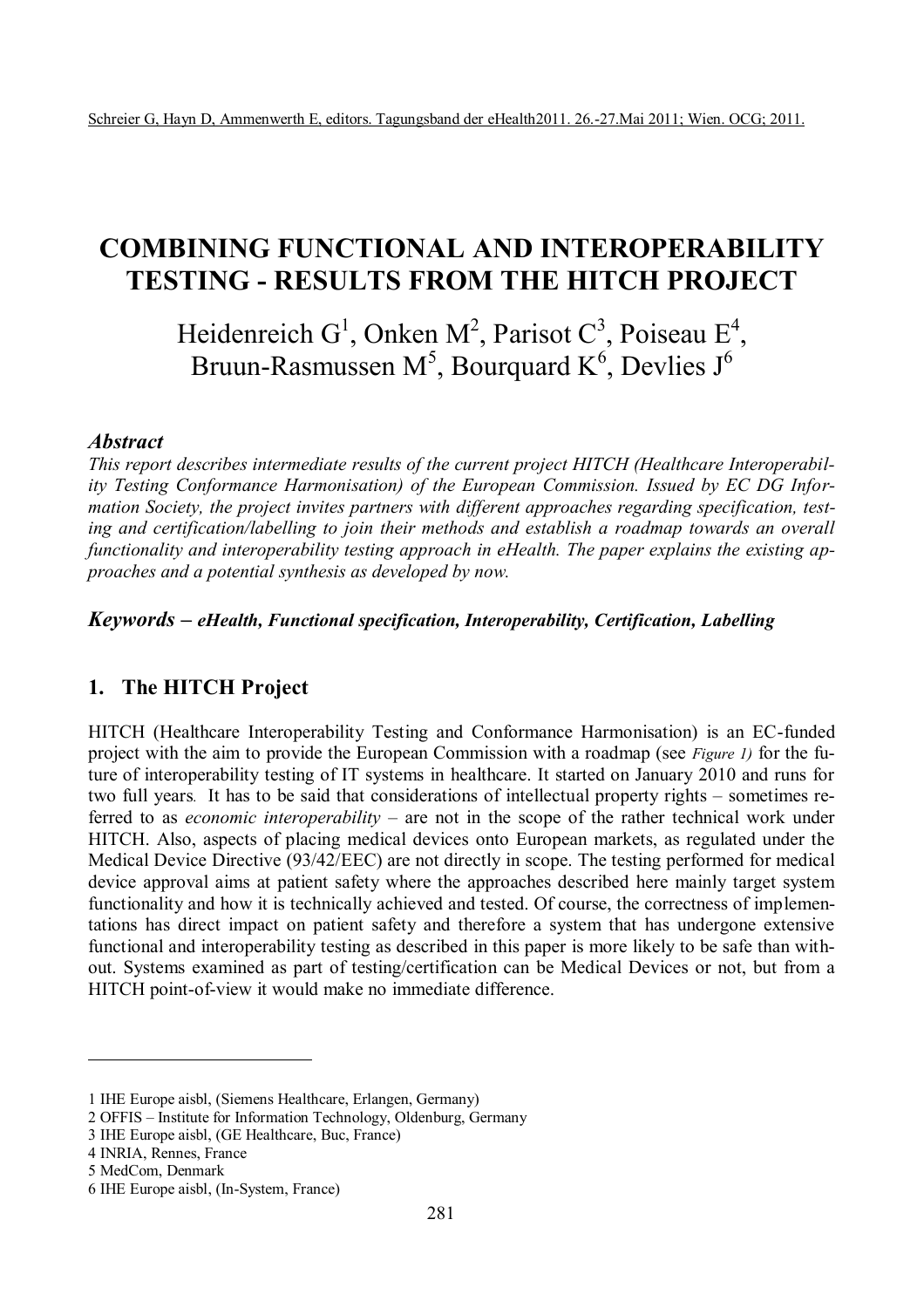The HITCH project partners (ETSI, EuroRec, IHE Europe, INRIA, MedCom and OFFIS) published various approaches and manage methods and tools towards interoperability testing, labelling and certification. The HITCH project was started in order to write a roadmap in the following areas:

- Interoperability Testing Quality Management System (OMS)
- Testing Tools Strategy
- Quality Labelling and Certification

The results are evaluated at IHE's European Connectathon 2011 (April, Pisa, Italy), being the largest eHealth interoperability testing event in Europe [\(www.ihe-europe.net\)](http://www.ihe-europe.net/).

The approaches presented here especially focus on communicating and preserving semantic aspects of the healthcare domain, such as clinical terminologies and related code sets. Future projects may greatly benefit from the HITCH results, like phase II of the European epSOS project focusing on exchange of medical summaries and e-prescription across Europe [1]. The resulting roadmap (available in July 2011) and its relationship to players in the European eHealth landscape are best described by the following diagram:



**Figure 1: Overview of the HITCH Project**

# **2. Existing Testing Initiatives**

This section describes existing work in the area of eHealth testing which was used as input to the HITCH project.

EuroRec – an independent research institute aiming to improve quality of Electronic Health Record (EHR) systems – manages a system-level approach towards functional specification of eHealth applications with the goal to support the use of high-quality EHR systems in Europe. Therefore, EuroRec manages rich multi-lingual databases of Functional Statements and a tool suite [2]. Using these tools, a project coordinator of some eHealth project may create his/her specific subset of Functional Statements that the target system should comply with – by selecting a project-specific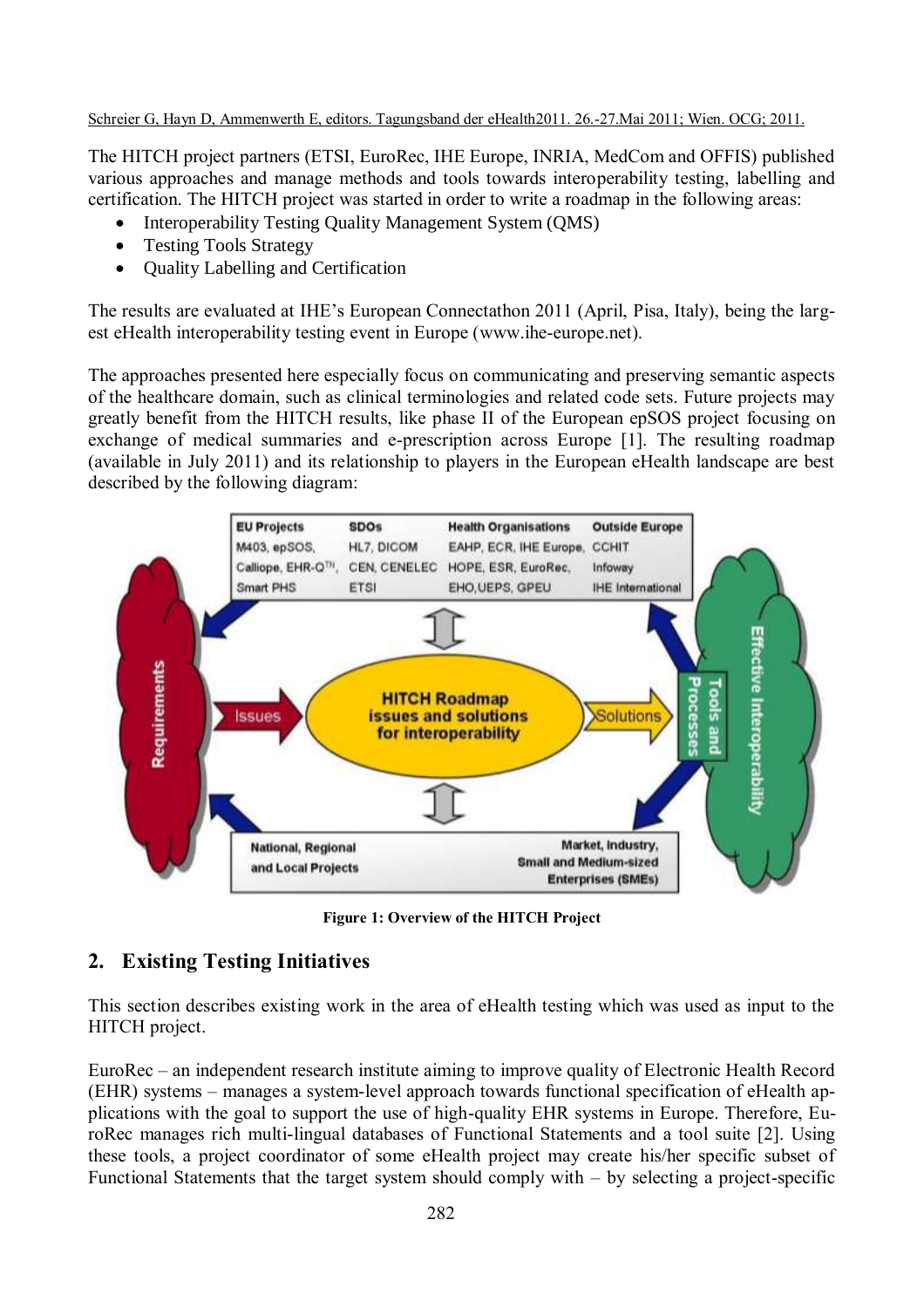subset of the overall set of Functional Statements. Those Statements do not address how data should be exchanged, but focus on functionality (data entry, data display, content of the record, decision support, care plan monitoring etc…). Communicating health information to other systems is also considered in Functional Statements and should meet "local / national regulations and/or standards" which are not described further. In an auditing process (Functional Testing), an auditor tests the system by validating that every Functional Statement is fulfilled.

Integrating the Healthcare Enterprise (IHE) is an international not-for-profit organization with close to 400 stakeholders members (clinical and IT professional societies, health agencies, national/regional programs, vendors, payors, etc.). IHE publishes Technical Frameworks for all types of health IT systems and devices from hospitals, doctor's offices, diagnostics services, pharmacies, regional/national eHealth infrastructures [3]. Interoperability between such systems is specified by IHE in the form of Integration Profiles (e.g. Cross-enterprise sharing of health documents – XDS) that describe generic, reusable interaction workflow scenarios between systems abstracted as Actors which are communicating through Transactions. A real-world eHealth system might then implement one or more of these Actors. An IHE Transaction specifies services or messages based on standards with drastically reduced optionality to achieve simple and effective interoperable health information exchange. At IHE's connectivity testing events (Connectathons), implementers voluntarily test their implementations of such Actors for conformance and interoperability by connecting with each other and performing dedicated tests corresponding to the Actors they implement [4]. This is called Interoperability Testing. If successful, they receive acknowledgement after having passed a neutral assessment of defined tests. Through IHE Integration Statements vendors can then claim conformity of their IT-products to one or more IHE Profiles (acting as specific IHE Actors), which in turn may be requested in an public tenders.

ETSI – the European SDO focusing on telecommunication standards – has a proven record of very successful telecommunication specifications, including a formalized testing language called TTCN-3 that is being heavily used to test specifications. Also, ETSI developed and organizes test events called Plugfests [5].

# **3. Discussion: Relations between Functional and Interoperability Testing**

The following comparison analyzes these fundamentally different approaches. As a practical presentation of dependencies among these approaches to interoperability, we suggest the ALTmodel which distinguishes the Application Level, a Logical Level and a Technical Level (hence the acronym ALT, see *Figure 2*) to better describe dependencies between different aspects of interoperability. The ALT-model has been widely used in Denmark during the past ten years to focus the interoperability discussions [6].

## **3. 1. Application Level**

EuroRec's Functional Statements specify the functionality aspects of the Application Level. Functional Statements provide transparent sets of functionality criteria to select health care IT (HIT) solutions, e.g. for procurement purposes. However, there is no way to predict interoperability of the selected systems (conforming to a given EuroRec Statements subset) with other existing or future IT-systems, since no communication interfaces (Logical and Technical levels of ALT) are specified by Functional Statements. In IHE Integration Profiles, the Application Level is represented by the described Actor concept, where each Actor reflects specific interoperability functionality. For ex-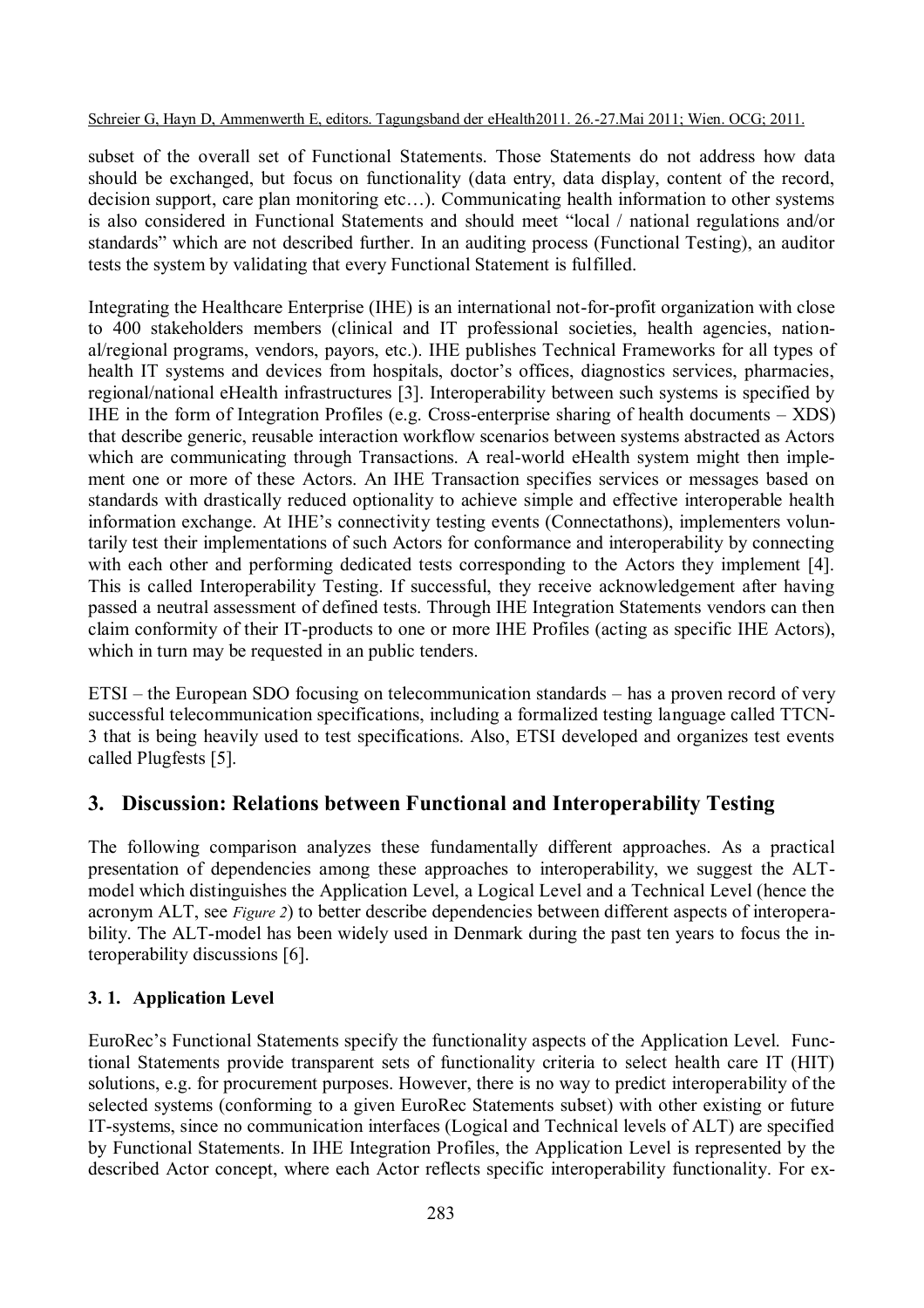ample, the Order Filler Actor has the ability to exchange information with the Actor "Order Placer". An EHR system then might claim to conform to any number and kind of Actors.

### **3. 2. Logical Level**

IHE Integration Profiles typically describe common workflows as a composition of Actors that communicate with each other using standardized services and messages (transactions). Only part of the IHE transaction specifications, the content, is relevant to this level (e.g. a laboratory order or results content of the transaction). Vocabularies are partly defined, as they are often country or hospital specific at this time. IHE Profiles focus on the Logical Level of health information content and minimally constrain the application functionality that implements these Actors. Through Integration Statements, HIT product vendors claim conformance to selected Profiles and Actors. Such conformance asserts Logical Level interfacing capabilities, but typically only little application-level functionality.



**Figure 2: Using the ALT-model to distinguish levels of interoperability**

## **3. 3. Technical Level**

This level describes standardized protocol and format of services/messages between IHE Actors. It<br>includes IHE Transactions from Integration Profiles that are content neutral as well as Profiles with This level describes standardized protocol and format of services/messages between IHE Actors. It Transaction specifications that combine details from the Logical and Technical Level (e.g. a dedicated medical device observation message).

Furthermore, the specific lower-level protocols (in an OSI protocol stack) would be specified here. Depending on the types of communication used – especially in wireless scenarios, ETSI's standards may also play a role at this level. E.g. communication "near the patient" or at a "point of care" is supported through specialized ETSI standards.

Testing at each of these levels is of a different nature:

Testing at the organizational level is out of scope for HITCH.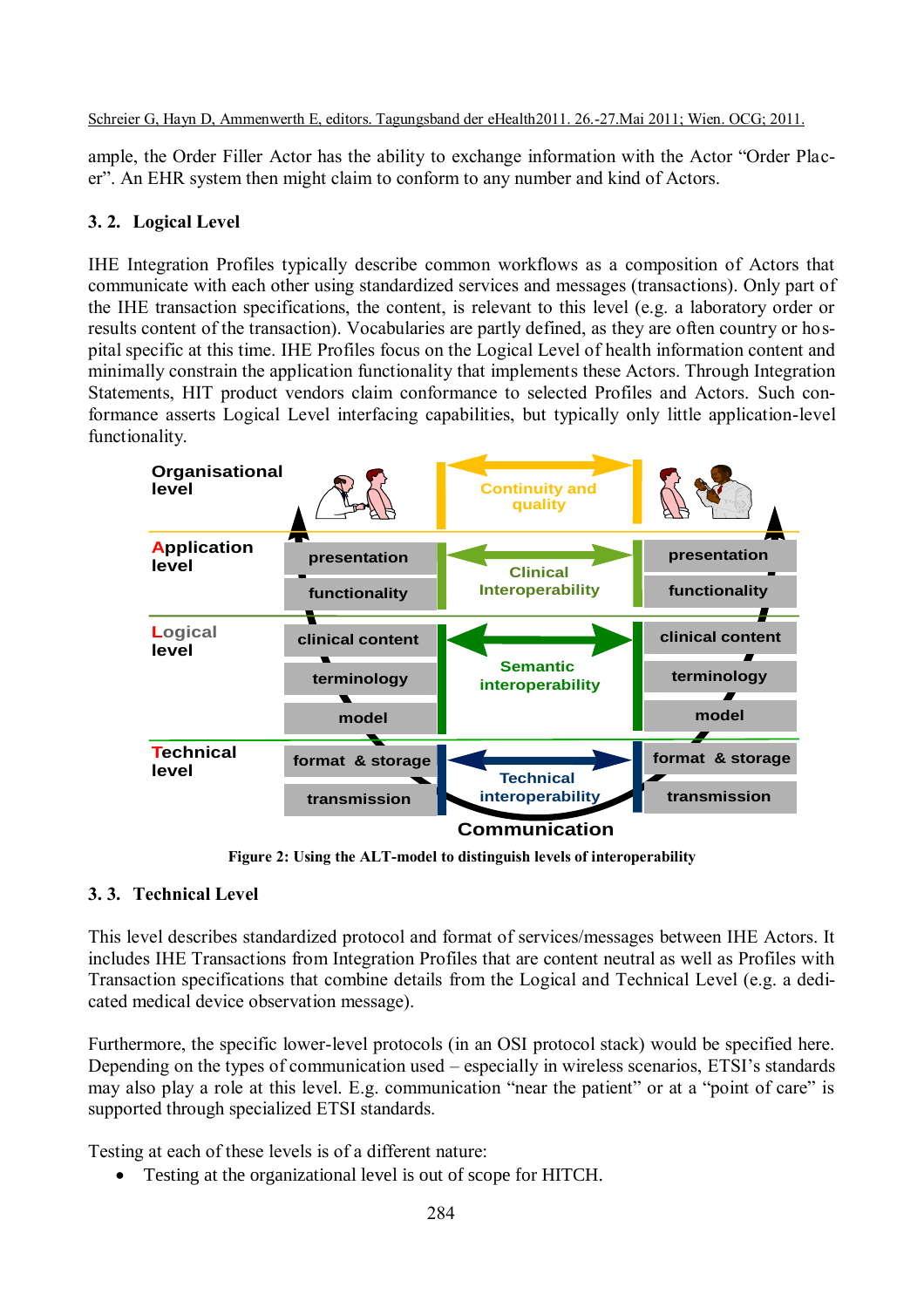- At the Application Level, Functional Testing is limited to auditor observation against textual criteria on the ability to exchange information as observed on a single system.
- At the Logical Level, interoperability testing is a mix of auditor observation (clinical semantics) and the semi-automatic utilization of test tools, data and scripts (workflow and terminology usage).
- At the Technical Level, interoperability testing is based on test tools, data and scripts (format and transmission).

# **4. Synthesis**

When procuring a HIT system, there are mainly two overlapping concerns: First, it must be ensured that capability or behavior of the system supports the users' needs and second, that the system effectively can interoperate with other systems.

*Figure 3* shows the process of applying a given set of Statements (with test criteria) to a HIT software product – with (V) denoting validation/verification steps against the related acceptance criteria.



**Figure 3: Applying functional statements to a software integration project**

As far as internal communication *within* the System-under-test is part of a function, the related *internal* interoperability is covered by that type of testing and certification, too. EuroRec's Functional Statements are describing HIT systems at the Application Level, reflecting only the behavior of the whole IT system with regard to the user. Since workflows, health data records and vocabularies are different not only the nation level but even at the regional level in Europe, no out-of-the box software product can practically meet the exact set of a comprehensive Functional Statements – including all detailed external communication requirements. Rather than suggesting EuroRec's Functional Statements for system procurement, they seem to be most useful for integration contract requirements, effort estimation, project control and contractual acceptance in software integration projects. But HIT procurement has to foresee integrating different existing products. So, IHE profiles are critical to help to practically integrate distinct systems – according to project-specific needs. Such integrated HIT systems are systematically best implemented using IHE Profiles. *Figure 4* shows an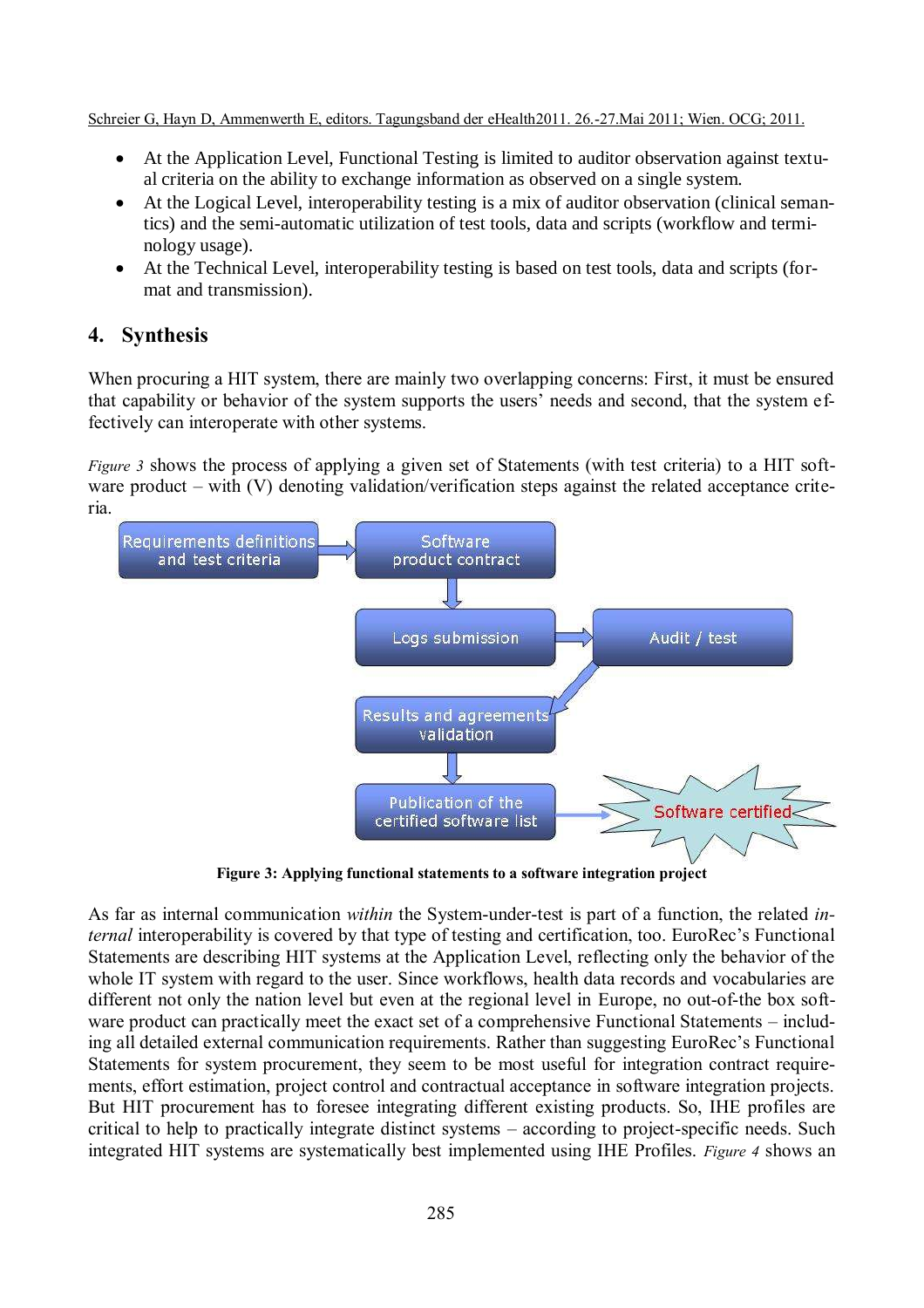application of IHE Profiles to an integration project where different systems need to be interconnected.

It has to be noted that producing interoperable systems in general requires:

- (1) internal / functional ability to produce the content that will be exchanged with other systems (even with decision support tools e.g.)
- (2) internal / functional ability to interpret and to use correctly the content "collected from other systems" (applications or devices)
- (3) compliance to communication and exchange standards and protocols (including semantic standards).

This list reflects the three perspectives: a sending/exporting application, a receiving application and, a 'set of services' between both. The suggested combination of Functional Statements and Interoperability profiles combines these perspectives in a way suitable for large integration projects.



**Figure 4 Application of interoperability requirements to interconnect systems**

# **5. Results**

One major result of the HITCH project will be a roadmap guiding the combination of interoperability testing and functionality testing in the domain of eHealth. The described approach is the first one combining the initiatives of the biggest European players in this field. EuroRec's Functional Statements serve well for procurement purposes or any other processes where a clear functional description of the system's end user functionality is in focus. These Statements then are amended and filled with life by adding IHE Integration Profiles which clearly define how information must be communicated between different systems by means of existing standards, where possible. Thus,